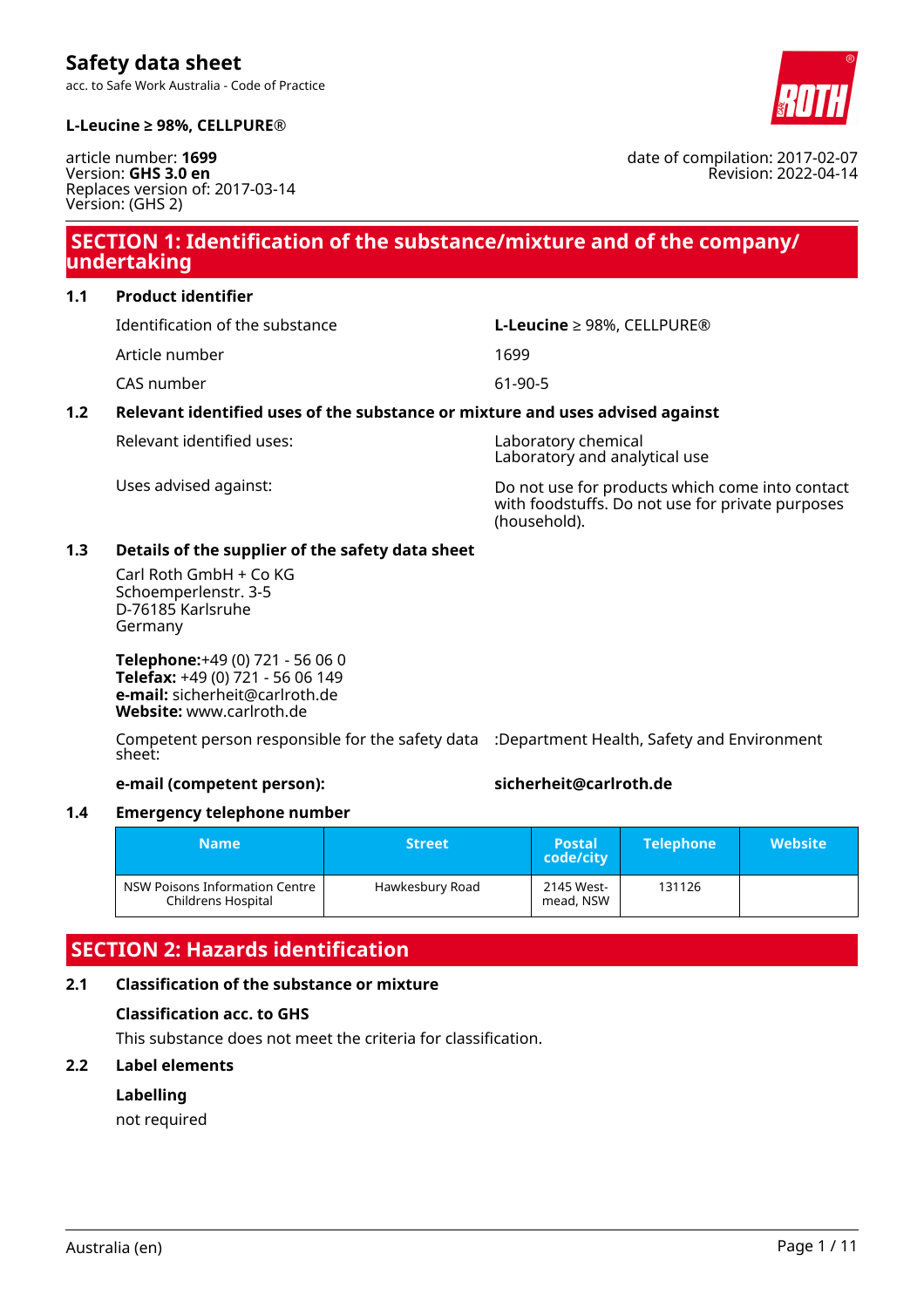acc. to Safe Work Australia - Code of Practice



#### **L-Leucine ≥ 98%, CELLPURE®**

article number: **1699**

#### **2.3 Other hazards**

#### **Results of PBT and vPvB assessment**

According to the results of its assessment, this substance is not a PBT or a vPvB.

# **SECTION 3: Composition/information on ingredients**

#### **3.1 Substances**

| Name of substance | L-Leucine        |
|-------------------|------------------|
| Molecular formula | $C_6H_{13}NO_2$  |
| Molar mass        | 131.2 $9/_{mol}$ |
| CAS No            | $61-90-5$        |

# **SECTION 4: First aid measures**

## **4.1 Description of first aid measures**



#### **General notes**

Take off contaminated clothing.

# **Following inhalation**

Provide fresh air.

#### **Following skin contact**

Rinse skin with water/shower.

#### **Following eye contact**

Rinse cautiously with water for several minutes.

#### **Following ingestion**

Rinse mouth. Call a doctor if you feel unwell.

# **4.2 Most important symptoms and effects, both acute and delayed** Symptoms and effects are not known to date.

# **4.3 Indication of any immediate medical attention and special treatment needed** none

# **SECTION 5: Firefighting measures**

**5.1 Extinguishing media**



#### **Suitable extinguishing media**

co-ordinate firefighting measures to the fire surroundings water, foam, alcohol resistant foam, dry extinguishing powder, ABC-powder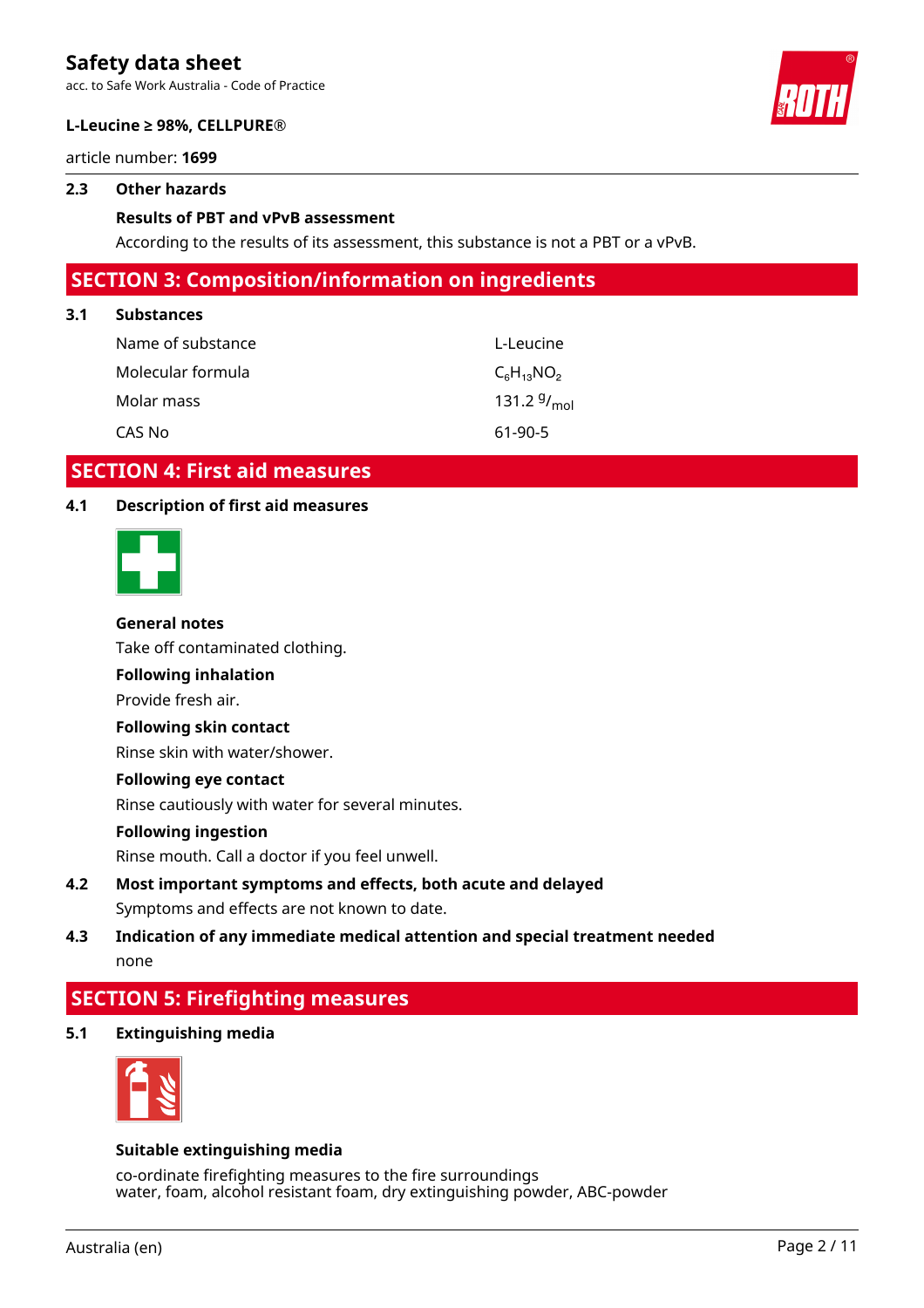acc. to Safe Work Australia - Code of Practice

#### **L-Leucine ≥ 98%, CELLPURE®**

article number: **1699**



### **Unsuitable extinguishing media**

water jet

# **5.2 Special hazards arising from the substance or mixture**

Combustible.

# **Hazardous combustion products**

In case of fire may be liberated: Nitrogen oxides (NOx), Carbon monoxide (CO), Carbon dioxide (CO₂)

### **5.3 Advice for firefighters**

In case of fire and/or explosion do not breathe fumes. Fight fire with normal precautions from a reasonable distance. Wear self-contained breathing apparatus.

# **SECTION 6: Accidental release measures**

**6.1 Personal precautions, protective equipment and emergency procedures**



**For non-emergency personnel**

Control of dust.

**6.2 Environmental precautions**

Keep away from drains, surface and ground water.

# **6.3 Methods and material for containment and cleaning up**

# **Advice on how to contain a spill**

Covering of drains. Take up mechanically.

#### **Advice on how to clean up a spill**

Take up mechanically.

#### **Other information relating to spills and releases**

Place in appropriate containers for disposal. Ventilate affected area.

#### **6.4 Reference to other sections**

Hazardous combustion products: see section 5. Personal protective equipment: see section 8. Incompatible materials: see section 10. Disposal considerations: see section 13.

# **SECTION 7: Handling and storage**

#### **7.1 Precautions for safe handling**

No special measures are necessary.

# **Advice on general occupational hygiene**

Keep away from food, drink and animal feedingstuffs.

# **7.2 Conditions for safe storage, including any incompatibilities**

Store in a dry place.

#### **Incompatible substances or mixtures**

Observe hints for combined storage.

# **Consideration of other advice:**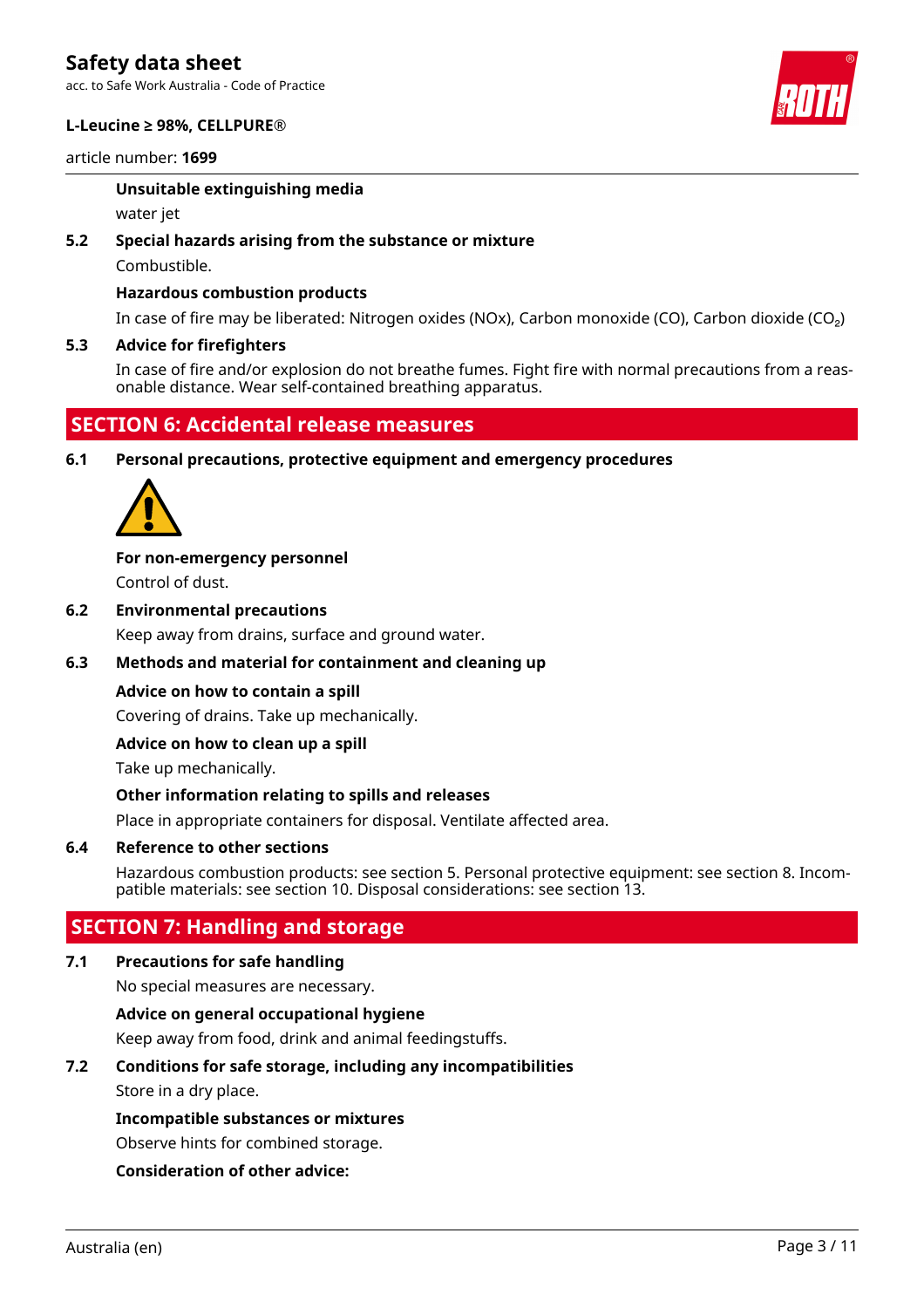acc. to Safe Work Australia - Code of Practice

#### **L-Leucine ≥ 98%, CELLPURE®**

article number: **1699**

# **Ventilation requirements**

Use local and general ventilation.

# **Specific designs for storage rooms or vessels**

Recommended storage temperature: 15 – 25 °C

### **7.3 Specific end use(s)**

No information available.

# **SECTION 8: Exposure controls/personal protection**

#### **8.1 Control parameters**

#### **National limit values**

#### **Occupational exposure limit values (Workplace Exposure Limits)**

This information is not available.

## **Human health values**

#### **Relevant DNELs and other threshold levels**

| <b>Endpoint</b> | <b>Threshold</b><br><b>level</b> | <b>Protection goal,</b><br>route of exposure | Used in           | <b>Exposure time</b>       |
|-----------------|----------------------------------|----------------------------------------------|-------------------|----------------------------|
| <b>DNEL</b>     | $293.5 \,\mathrm{mag/m^3}$       | human, inhalatory                            | worker (industry) | chronic - systemic effects |
| <b>DNEL</b>     | 833 mg/kg bw/<br>day             | human, dermal                                | worker (industry) | chronic - systemic effects |

#### **Environmental values**

| <b>Relevant PNECs and other threshold levels</b> |                                  |                   |                                       |                              |  |
|--------------------------------------------------|----------------------------------|-------------------|---------------------------------------|------------------------------|--|
| End-<br>point                                    | <b>Threshold</b><br><b>level</b> | <b>Organism</b>   | <b>Environmental com-</b><br>partment | <b>Exposure time</b>         |  |
| <b>PNEC</b>                                      | $100 \frac{mg}{L}$               | aquatic organisms | water                                 | intermittent release         |  |
| <b>PNEC</b>                                      | $10 \frac{mg}{l}$                | aquatic organisms | freshwater                            | short-term (single instance) |  |
| <b>PNEC</b>                                      | $1 \frac{mg}{l}$                 | aquatic organisms | marine water                          | short-term (single instance) |  |
| <b>PNEC</b>                                      | 109/1                            | aquatic organisms | sewage treatment plant<br>(STP)       | short-term (single instance) |  |
| <b>PNEC</b>                                      | 20.39 $mg/kq$                    | aquatic organisms | freshwater sediment                   | short-term (single instance) |  |
| <b>PNEC</b>                                      | 2.039 $mg/_{kq}$                 | aquatic organisms | marine sediment                       | short-term (single instance) |  |

#### **8.2 Exposure controls**

### **Individual protection measures (personal protective equipment)**

**Eye/face protection**



Use safety goggle with side protection.

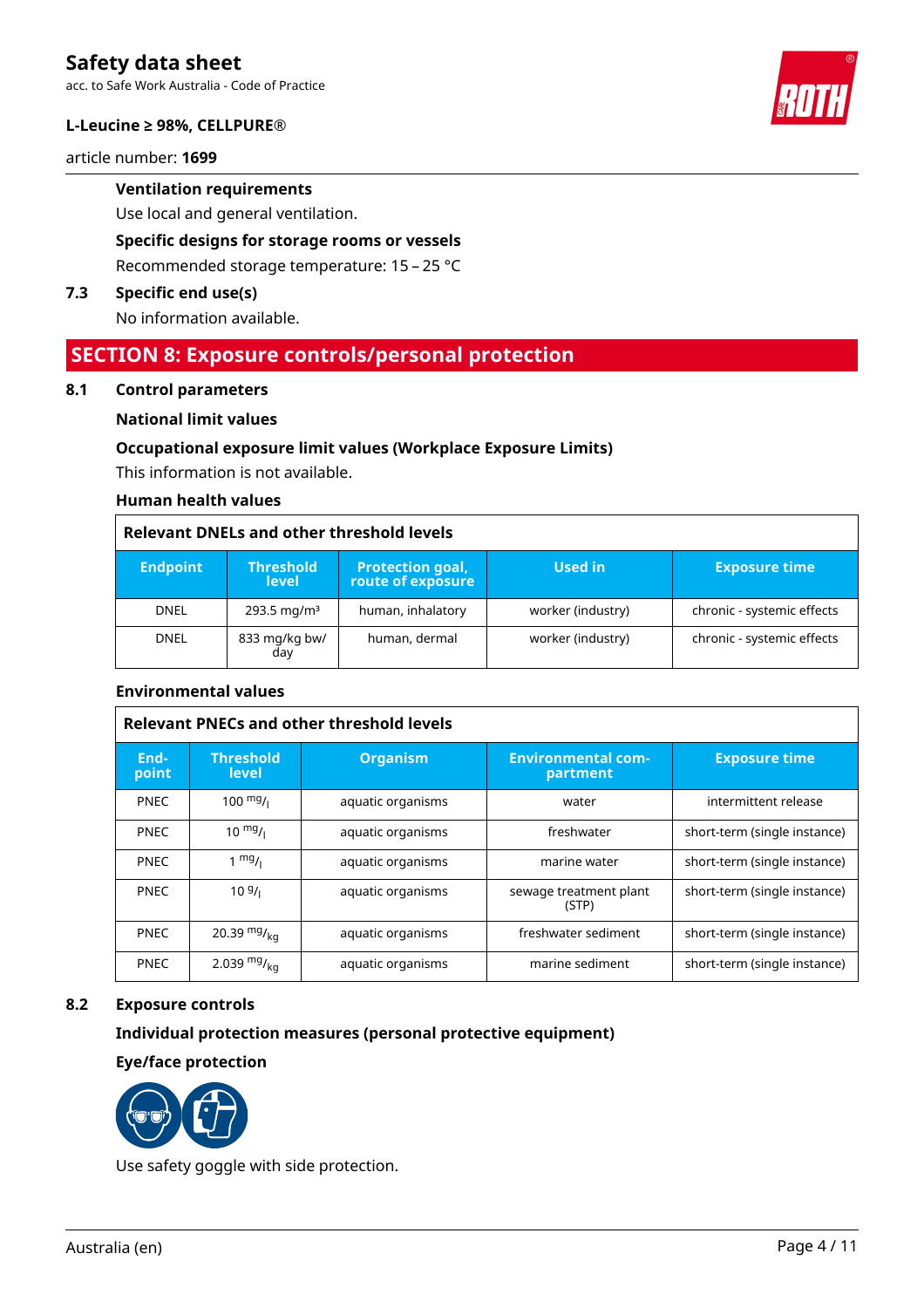acc. to Safe Work Australia - Code of Practice

#### **L-Leucine ≥ 98%, CELLPURE®**

article number: **1699**

#### **Skin protection**



# **• hand protection**

Wear suitable gloves. Chemical protection gloves are suitable, which are tested according to EN 374.

#### **• type of material**

NBR (Nitrile rubber)

#### **• material thickness**

>0,11 mm

#### **• breakthrough times of the glove material**

>480 minutes (permeation: level 6)

#### **• other protection measures**

Take recovery periods for skin regeneration. Preventive skin protection (barrier creams/ointments) is recommended.

#### **Respiratory protection**



Respiratory protection necessary at: Dust formation. Particulate filter device (EN 143). P1 (filters at least 80 % of airborne particles, colour code: White).

#### **Environmental exposure controls**

Keep away from drains, surface and ground water.

# **SECTION 9: Physical and chemical properties**

#### **9.1 Information on basic physical and chemical properties**

| Physical state                                              | solid                                                        |
|-------------------------------------------------------------|--------------------------------------------------------------|
| Form                                                        | powder, crystalline                                          |
| Colour                                                      | white                                                        |
| Odour                                                       | faintly perceptible                                          |
| Melting point/freezing point                                | $286 - 290 °C$                                               |
| Boiling point or initial boiling point and boiling<br>range | not determined                                               |
| Flammability                                                | this material is combustible, but will not ignite<br>readily |
| Lower and upper explosion limit                             | not determined                                               |
| Flash point                                                 | not applicable                                               |
| Auto-ignition temperature                                   | not determined                                               |
| Decomposition temperature                                   | not relevant                                                 |
|                                                             |                                                              |

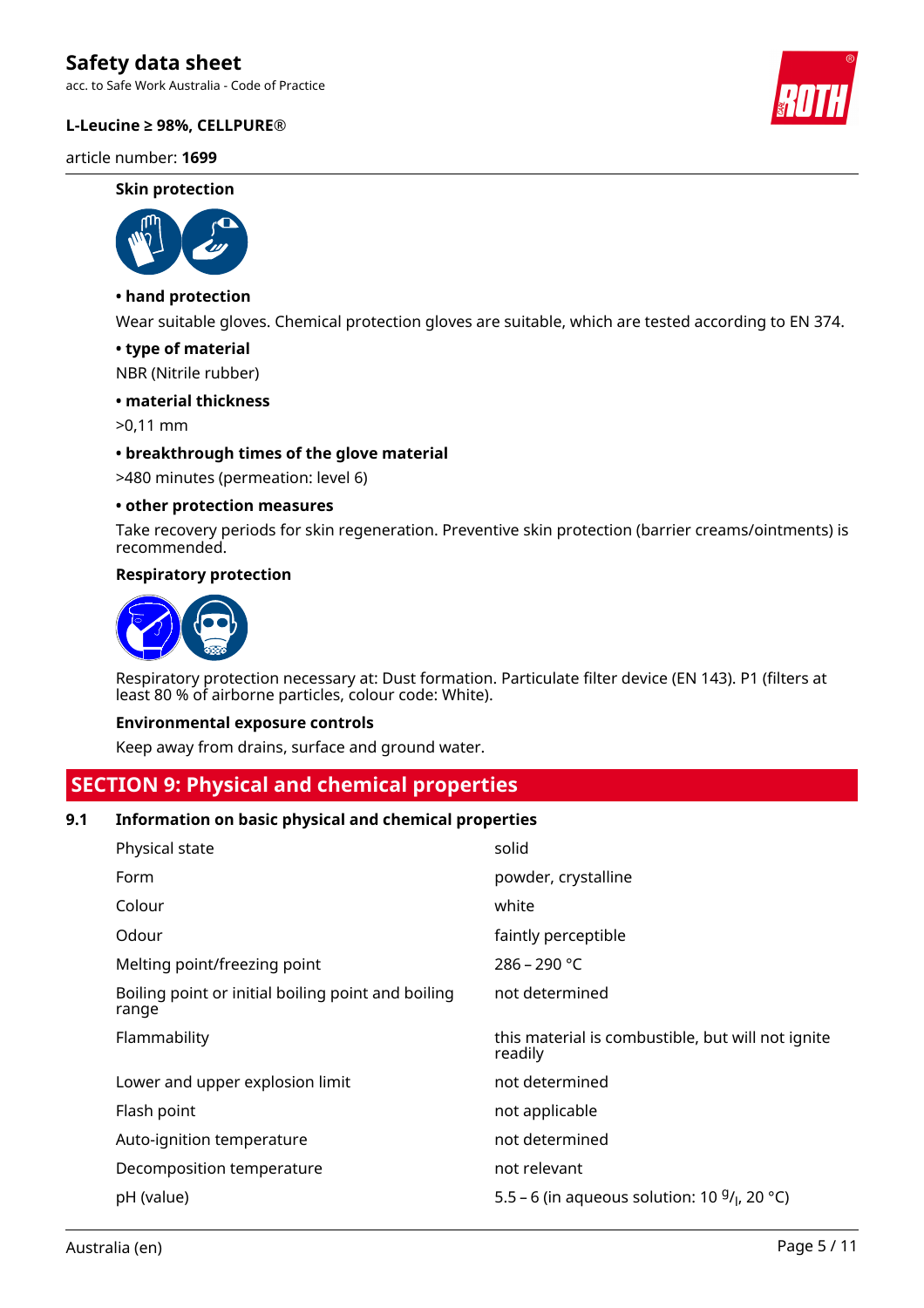acc. to Safe Work Australia - Code of Practice

#### **L-Leucine ≥ 98%, CELLPURE®**

#### article number: **1699**



|     | Kinematic viscosity                                    | not relevant                                                   |
|-----|--------------------------------------------------------|----------------------------------------------------------------|
|     | Solubility(ies)                                        |                                                                |
|     | Water solubility                                       | 23 <sup>g</sup> / <sub>l</sub> at 25 °C (ECHA)                 |
|     | Partition coefficient                                  |                                                                |
|     | Partition coefficient n-octanol/water (log value):     | $-1.59$ (25 °C) (ECHA)                                         |
|     |                                                        |                                                                |
|     | Vapour pressure                                        | 0 hPa at $25 °C$                                               |
|     | Density and/or relative density                        |                                                                |
|     | Density                                                | 1.293 $9/_{cm^3}$ at 18 °C (ECHA)                              |
|     | Relative vapour density                                | information on this property is not available                  |
|     | Particle characteristics                               | No data available.                                             |
|     | Other safety parameters                                |                                                                |
|     | Oxidising properties                                   | none                                                           |
| 9.2 | <b>Other information</b>                               |                                                                |
|     | Information with regard to physical hazard<br>classes: | hazard classes acc. to GHS<br>(physical hazards): not relevant |
|     | Other safety characteristics:                          |                                                                |
|     | Surface tension                                        | 71.6 $\rm{mN}_{/m}$ (20 °C) (ECHA)                             |
|     | <b>STARR</b>                                           |                                                                |

# **SECTION 10: Stability and reactivity**

#### **10.1 Reactivity**

The product in the delivered form is not dust explosion capable; the enrichment of fine dust however leads to the danger of dust explosion.

# **10.2 Chemical stability**

The material is stable under normal ambient and anticipated storage and handling conditions of temperature and pressure.

# **10.3 Possibility of hazardous reactions**

**Violent reaction with:** strong oxidiser

### **10.4 Conditions to avoid**

There are no specific conditions known which have to be avoided.

# **10.5 Incompatible materials**

There is no additional information.

## **10.6 Hazardous decomposition products**

Hazardous combustion products: see section 5.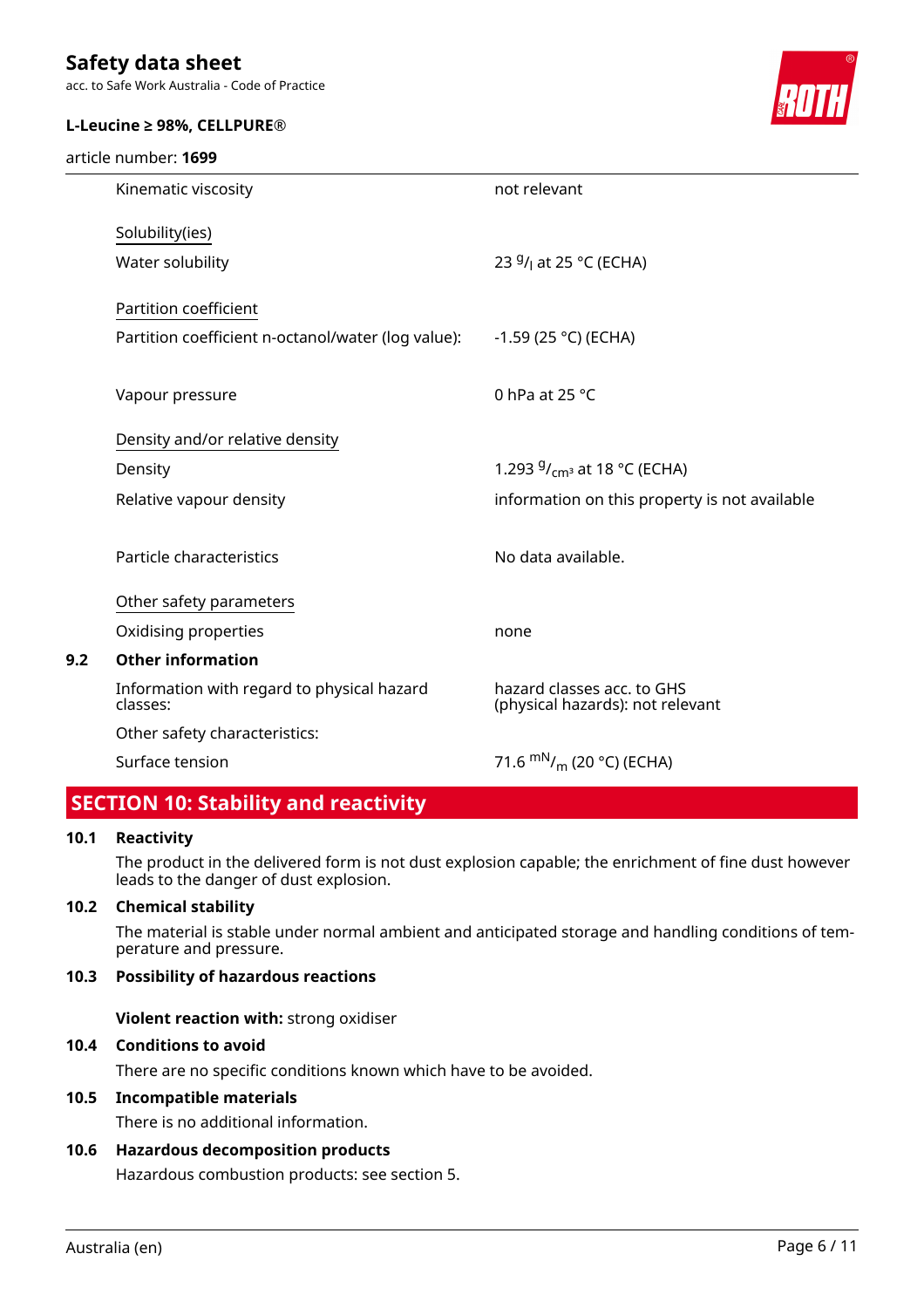acc. to Safe Work Australia - Code of Practice

#### **L-Leucine ≥ 98%, CELLPURE®**

### article number: **1699**

# **SECTION 11: Toxicological information**

#### **11.1 Information on toxicological effects**

## **Classification acc. to GHS**

This substance does not meet the criteria for classification.

### **Acute toxicity**

Shall not be classified as acutely toxic.

#### **Skin corrosion/irritation**

Shall not be classified as corrosive/irritant to skin.

### **Serious eye damage/eye irritation**

Shall not be classified as seriously damaging to the eye or eye irritant.

### **Respiratory or skin sensitisation**

Shall not be classified as a respiratory or skin sensitiser.

### **Germ cell mutagenicity**

Shall not be classified as germ cell mutagenic.

#### **Carcinogenicity**

Shall not be classified as carcinogenic.

### **Reproductive toxicity**

Shall not be classified as a reproductive toxicant.

### **Specific target organ toxicity - single exposure**

Shall not be classified as a specific target organ toxicant (single exposure).

### **Specific target organ toxicity - repeated exposure**

Shall not be classified as a specific target organ toxicant (repeated exposure).

#### **Aspiration hazard**

Shall not be classified as presenting an aspiration hazard.

# **Symptoms related to the physical, chemical and toxicological characteristics**

#### **• If swallowed**

Data are not available.

# **• If in eyes**

Data are not available.

#### **• If inhaled**

Data are not available.

# **• If on skin**

Data are not available.

#### **• Other information**

Health effects are not known.

# **11.2 Endocrine disrupting properties**

Not listed.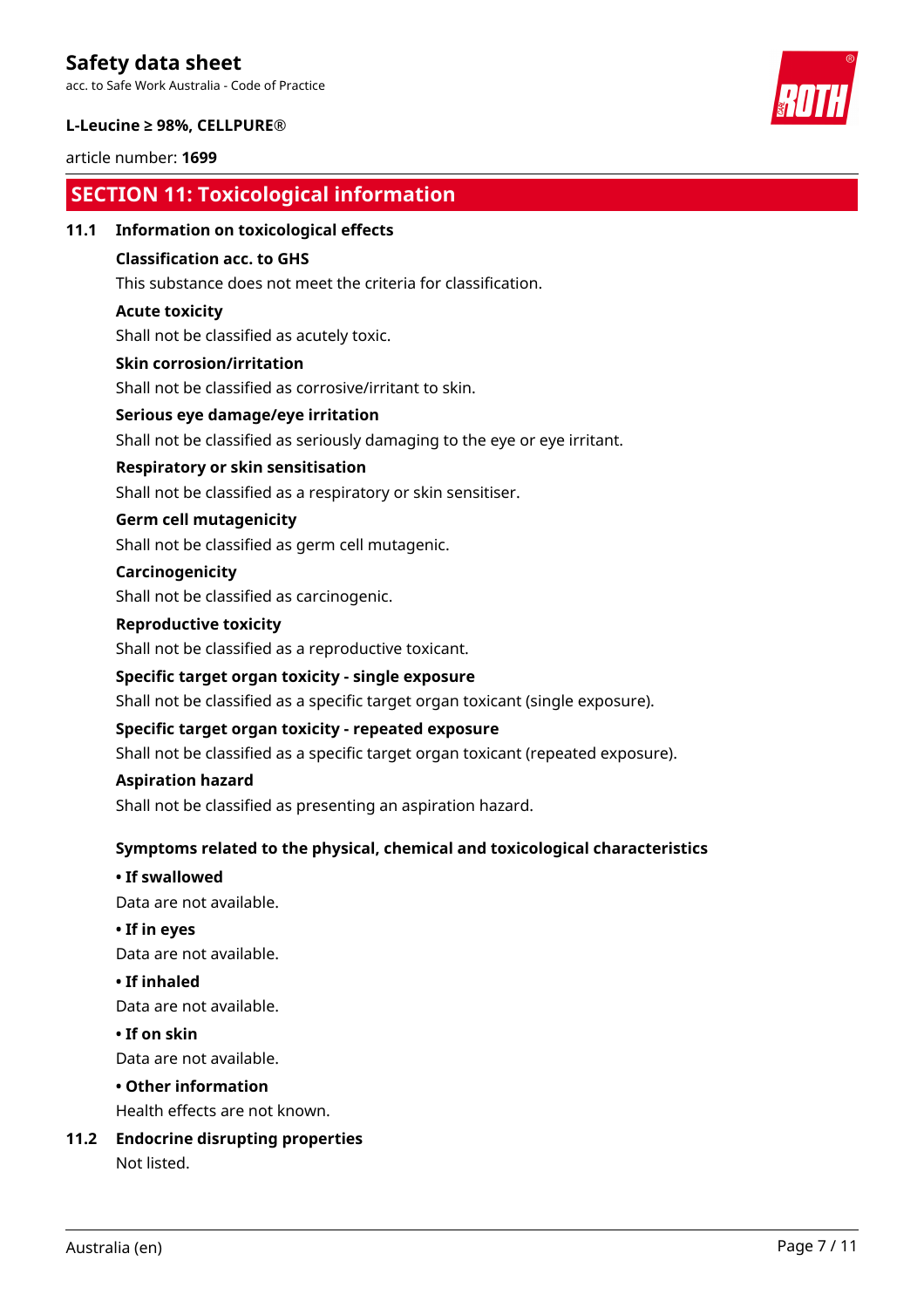acc. to Safe Work Australia - Code of Practice



## **L-Leucine ≥ 98%, CELLPURE®**

#### article number: **1699**

# **SECTION 12: Ecological information**

### **12.1 Toxicity**

| <b>Aquatic toxicity (acute)</b> |                   |                       |               |                         |
|---------------------------------|-------------------|-----------------------|---------------|-------------------------|
| <b>Endpoint</b>                 | <b>Value</b>      | <b>Species</b>        | <b>Source</b> | <b>Exposure</b><br>time |
| <b>LC50</b>                     | $>10 \frac{g}{l}$ | fish                  | <b>ECHA</b>   | 96 h                    |
| <b>EC50</b>                     | $>10^{9}$ /       | aquatic invertebrates | <b>ECHA</b>   | 24 h                    |

#### **Biodegradation**

The substance is readily biodegradable.

#### **12.2 Process of degradability**

Theoretical Oxygen Demand with nitrification: 2.256 <sup>mg</sup>/<sub>mg</sub> Theoretical Oxygen Demand: 1.829  $_{\text{mg}}^{\text{mg}}$ /<sub>mg</sub> Theoretical Carbon Dioxide: 2.013  $^{\mathsf{mg}}\prime_{\mathsf{mg}}$ 

#### **12.3 Bioaccumulative potential**

Does not significantly accumulate in organisms.

| n-octanol/water (log KOW) | ' -1.59 (25 °C) (ECHA) |
|---------------------------|------------------------|
|---------------------------|------------------------|

#### **12.4 Mobility in soil**

Data are not available.

# **12.5 Results of PBT and vPvB assessment**

Data are not available.

# **12.6 Endocrine disrupting properties**

Not listed.

# **12.7 Other adverse effects**

Data are not available.

# **SECTION 13: Disposal considerations**

### **13.1 Waste treatment methods**



Consult the appropriate local waste disposal expert about waste disposal.

#### **Sewage disposal-relevant information**

Do not empty into drains.

#### **13.3 Remarks**

Waste shall be separated into the categories that can be handled separately by the local or national waste management facilities. Please consider the relevant national or regional provisions.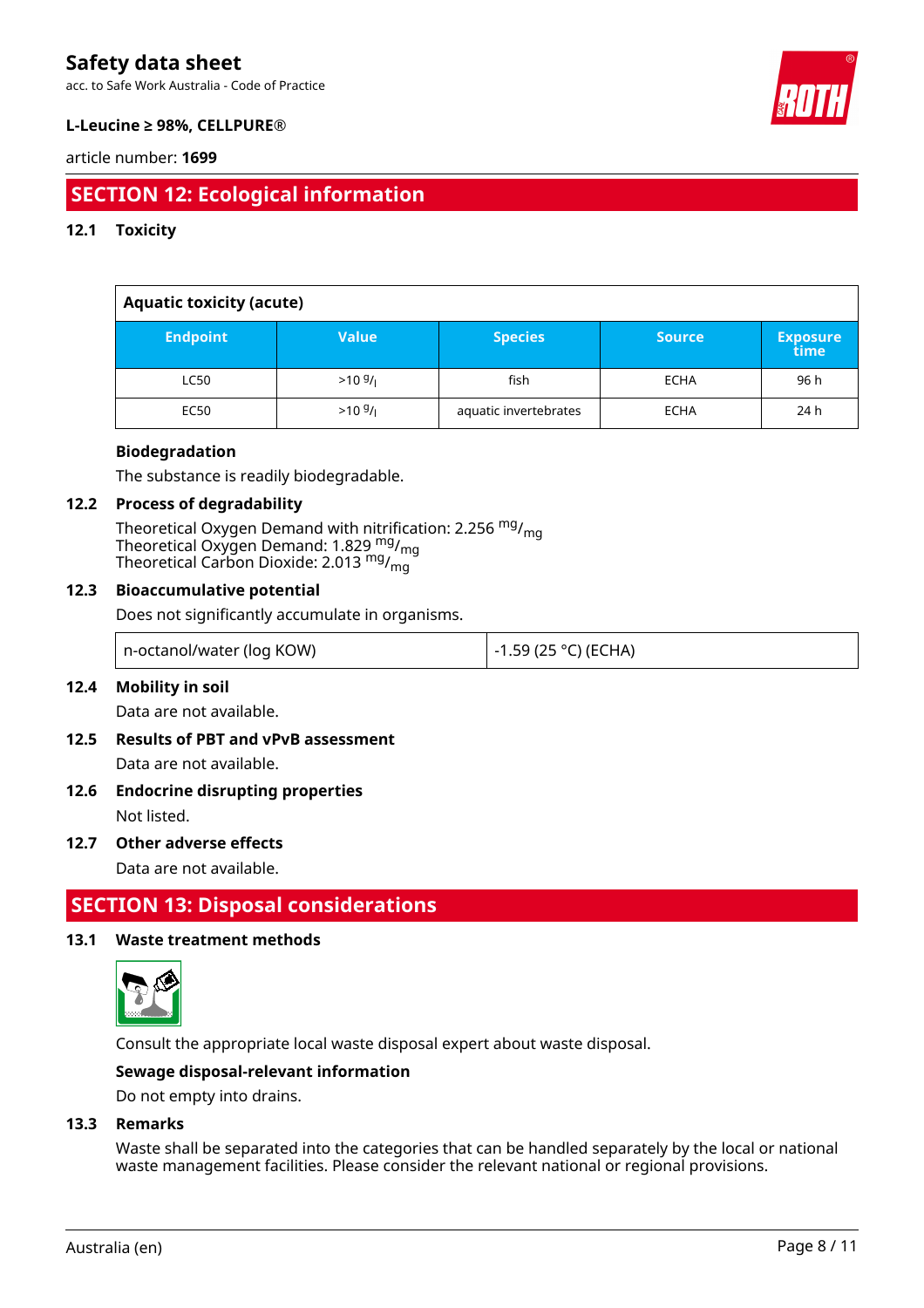acc. to Safe Work Australia - Code of Practice

#### **L-Leucine ≥ 98%, CELLPURE®**

article number: **1699**

# **SECTION 14: Transport information**

- 
- **14.2 UN proper shipping name** not assigned
- **14.3 Transport hazard class(es)** not assigned
- **14.4 Packing group not assigned**
- 
- **14.1 UN number 14.1 UN** number

**14.5 Environmental hazards** non-environmentally hazardous acc. to the dangerous goods regulations

- **14.6 Special precautions for user** There is no additional information.
- **14.7 Transport in bulk according to Annex II of MARPOL and the IBC Code** The cargo is not intended to be carried in bulk.

# **14.8 Information for each of the UN Model Regulations**

**Transport informationNational regulationsAdditional information(UN RTDG)** Not subject to transport regulations. UN RTDG

**International Maritime Dangerous Goods Code (IMDG) - Additional information** Not subject to IMDG.

**International Civil Aviation Organization (ICAO-IATA/DGR) - Additional information** Not subject to ICAO-IATA.

# **SECTION 15: Regulatory information**

**15.1 Safety, health and environmental regulations/legislation specific for the substance or mixture** There is no additional information.

# **National regulations(Australia)**

# **Australian Inventory of Chemical Substances(AICS)**

Substance is listed.

# **Other information**

Directive 94/33/EC on the protection of young people at work. Observe employment restrictions under the Maternity Protection Directive (92/85/EEC) for expectant or nursing mothers.

#### **National inventories**

| <b>Country</b> | <b>Inventory</b> | <b>Status</b>       |
|----------------|------------------|---------------------|
| AU             | <b>AICS</b>      | substance is listed |
| CA             | <b>DSL</b>       | substance is listed |
| <b>CN</b>      | <b>IECSC</b>     | substance is listed |
| EU             | ECSI             | substance is listed |
| <b>EU</b>      | REACH Reg.       | substance is listed |
| JP             | <b>CSCL-ENCS</b> | substance is listed |
| <b>MX</b>      | INSQ             | substance is listed |

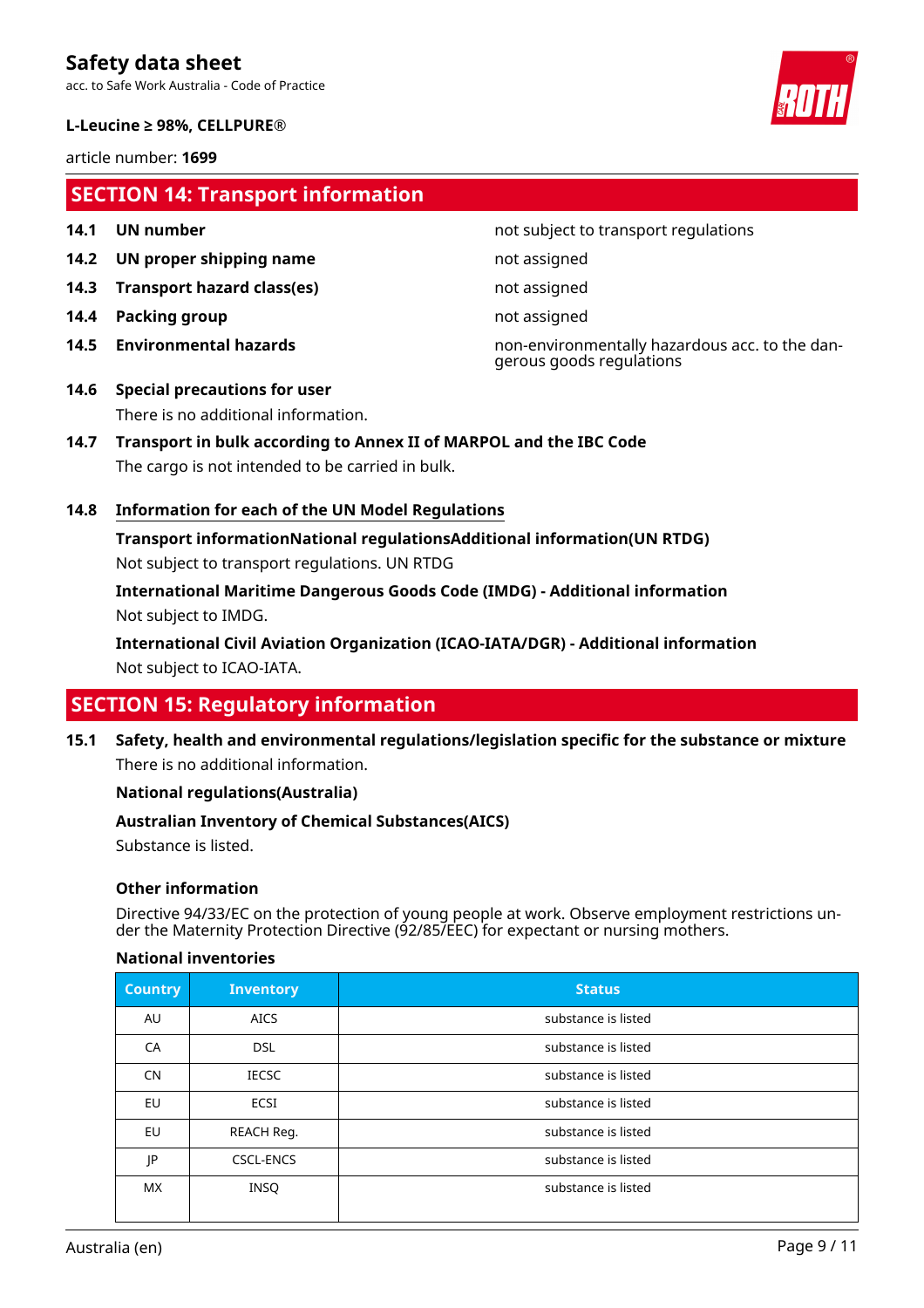acc. to Safe Work Australia - Code of Practice



### **L-Leucine ≥ 98%, CELLPURE®**

#### article number: **1699**

| <b>Country</b> | Inventory    | <b>Status</b>       |
|----------------|--------------|---------------------|
| NZ             | NZIoC        | substance is listed |
| <b>PH</b>      | <b>PICCS</b> | substance is listed |
| <b>TW</b>      | <b>TCSI</b>  | substance is listed |
| US             | <b>TSCA</b>  | substance is listed |
| <b>Logonal</b> |              |                     |

| Australian Inventory of Chemical Substances                             |
|-------------------------------------------------------------------------|
| CSCL-ENCS List of Existing and New Chemical Substances (CSCL-ENCS)      |
| Domestic Substances List (DSL)                                          |
| EC Substance Inventory (EINECS, ELINCS, NLP)                            |
| Inventory of Existing Chemical Substances Produced or Imported in China |
| National Inventory of Chemical Substances                               |
| New Zealand Inventory of Chemicals                                      |
| Philippine Inventory of Chemicals and Chemical Substances (PICCS)       |
| REACH Reg. REACH registered substances                                  |
| Taiwan Chemical Substance Inventory                                     |
| <b>Toxic Substance Control Act</b>                                      |
|                                                                         |

#### **15.2 Chemical Safety Assessment**

No Chemical Safety Assessment has been carried out for this substance.

# **SECTION 16: Other information**

## **Indication of changes (revised safety data sheet)**

# Alignment to regulation: Globally Harmonized System of Classification and Labelling of Chemicals ("Purple book").

Restructuring: section 9, section 14

| <b>Section</b> | <b>Former entry (text/value)</b>                                                                                                                                                                                  | <b>Actual entry (text/value)</b>                                                                                             | Safety-<br>relev-<br>ant |
|----------------|-------------------------------------------------------------------------------------------------------------------------------------------------------------------------------------------------------------------|------------------------------------------------------------------------------------------------------------------------------|--------------------------|
| 2.1            | Classification acc. to GHS:<br>This substance does not meet the criteria for<br>classification in accordance with Regulation No<br>1272/2008/EC. This substance does not meet<br>the criteria for classification. | Classification acc. to GHS:<br>This substance does not meet the criteria for<br>classification.                              | yes                      |
| 2.2            | Signal word:<br>not required                                                                                                                                                                                      |                                                                                                                              | yes                      |
| 2.3            | Other hazards:<br>There is no additional information.                                                                                                                                                             | Other hazards                                                                                                                | yes                      |
| 2.3            |                                                                                                                                                                                                                   | Results of PBT and vPvB assessment:<br>According to the results of its assessment, this<br>substance is not a PBT or a vPvB. | yes                      |

#### **Abbreviations and acronyms**

| Abbr.         | <b>Descriptions of used abbreviations</b>                                                                                                                                           |
|---------------|-------------------------------------------------------------------------------------------------------------------------------------------------------------------------------------|
| CAS           | Chemical Abstracts Service (service that maintains the most comprehensive list of chemical substances)                                                                              |
| DGR.          | Dangerous Goods Regulations (see IATA/DGR)                                                                                                                                          |
| <b>DNEL</b>   | Derived No-Effect Level                                                                                                                                                             |
| EC50          | Effective Concentration 50 %. The EC50 corresponds to the concentration of a tested substance causing<br>50 % changes in response (e.g. on growth) during a specified time interval |
| <b>EINECS</b> | European Inventory of Existing Commercial Chemical Substances                                                                                                                       |